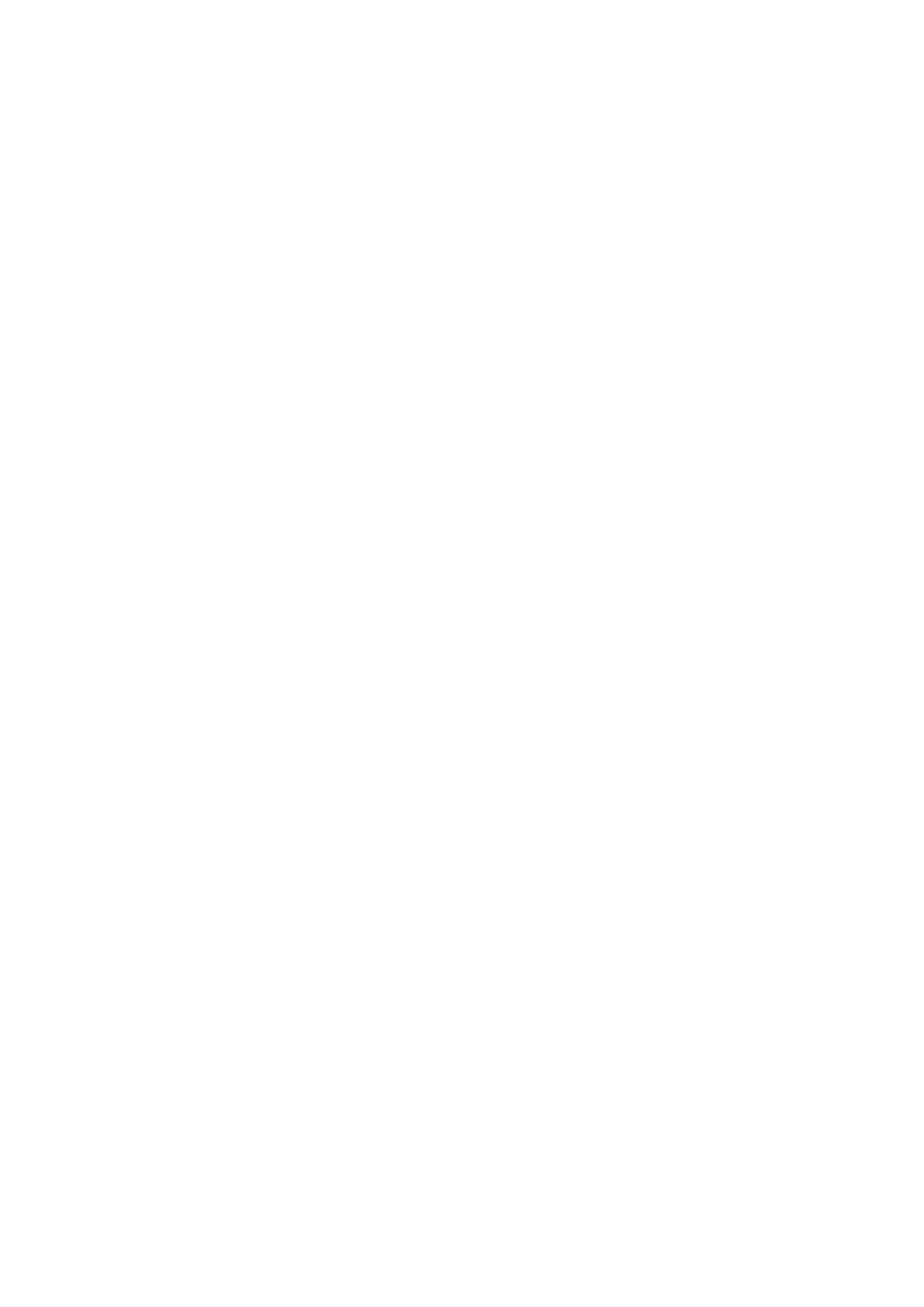#### **APPENDIX**

### **PLANNING AND IMPLEMENTATION REGIONAL GROUP (PIRG) ACTIVITIES IN OTHER REGIONS - SUMMARY NO. 7**

1. This summary provides an update on the activities of the Planning and Implementation Regional Groups (PIRGs) in other regions and a summary of the review of the corresponding PIRG meeting reports by the Air Navigation Commission (ANC) up to October 2015.

*References:* PIRG meeting documentation and procedural handbooks

- **EANPG/56 Paris, 24-27 November 2014** ICAO Secure Portal <http://portal.icao.int/> *Note*: To access EANPG/56, Paris, 24-27 November 2014, request access for European Air Navigation Planning Group (EANPG)
- **MIDANPIRG/15, Bahrain, 8-11 June 2015** <http://www.icao.int/MID/MIDANPIRG/Pages/default.aspx>
- **NATSPG/51 Paris, 23-26 June 2015** ICAO Secure Portal http://portal.icao.int/ Note: To access NATSPG/51, Paris 23-26 June 2015, request access for NATSPG group
- **GREPECAS PPRC/3, Mexico City, Mexico, 21-23 July 2015** <http://www.icao.int/SAM/Pages/MeetingsDocumentation.aspx?m=2015-CRPP3>
- **APANPIRG/26, Bangkok (Thailand), 7-10 September 2015** <http://www.icao.int/APAC/Meetings/Pages/2015-APANPIRG26.aspx>

2. In 2014 and 2015, PIRG meetings were held in the European, Middle East, North Atlantic, Caribbean and South America, and the Asia and Pacific regions. The reports of EANPG/56 and MIDANPIRG/15 meetings were reviewed by the Air Navigation Commission (ANC) during sessions in April and September 2015 respectively. Reports of the NATSPG/51, GREPECAS PPRC/3 and APANPIRG/26 meetings will be reviewed by the ANC in November 2015 and January 2016 respectively.

## 2.1 **European Air Navigation Planning Group (EANPG)**

- a) Executive summary of last meeting
	- i) The EANPG/56 meeting was attended by ninety-two (92) representatives of thirty-five (35) Member and non-Member States and by observers from eight (8) international organizations. The report contains thirty-six (36) Conclusions and eight (8) Decisions. The Conclusions were concerning the Secretariat and States.
	- ii) EANPG reviewed occurrences involving civil and military aircraft over high seas, especially over Baltic Sea.
	- iii) The EANPG followed up on the latest status of PBN implementation in EUR Region.
	- iv) EANPG requested that ICAO Headquarters issue a State letter to urge States to use the ICARD database for five-letter name-code (5LNC) reservations and to release all un-used 5LNCs.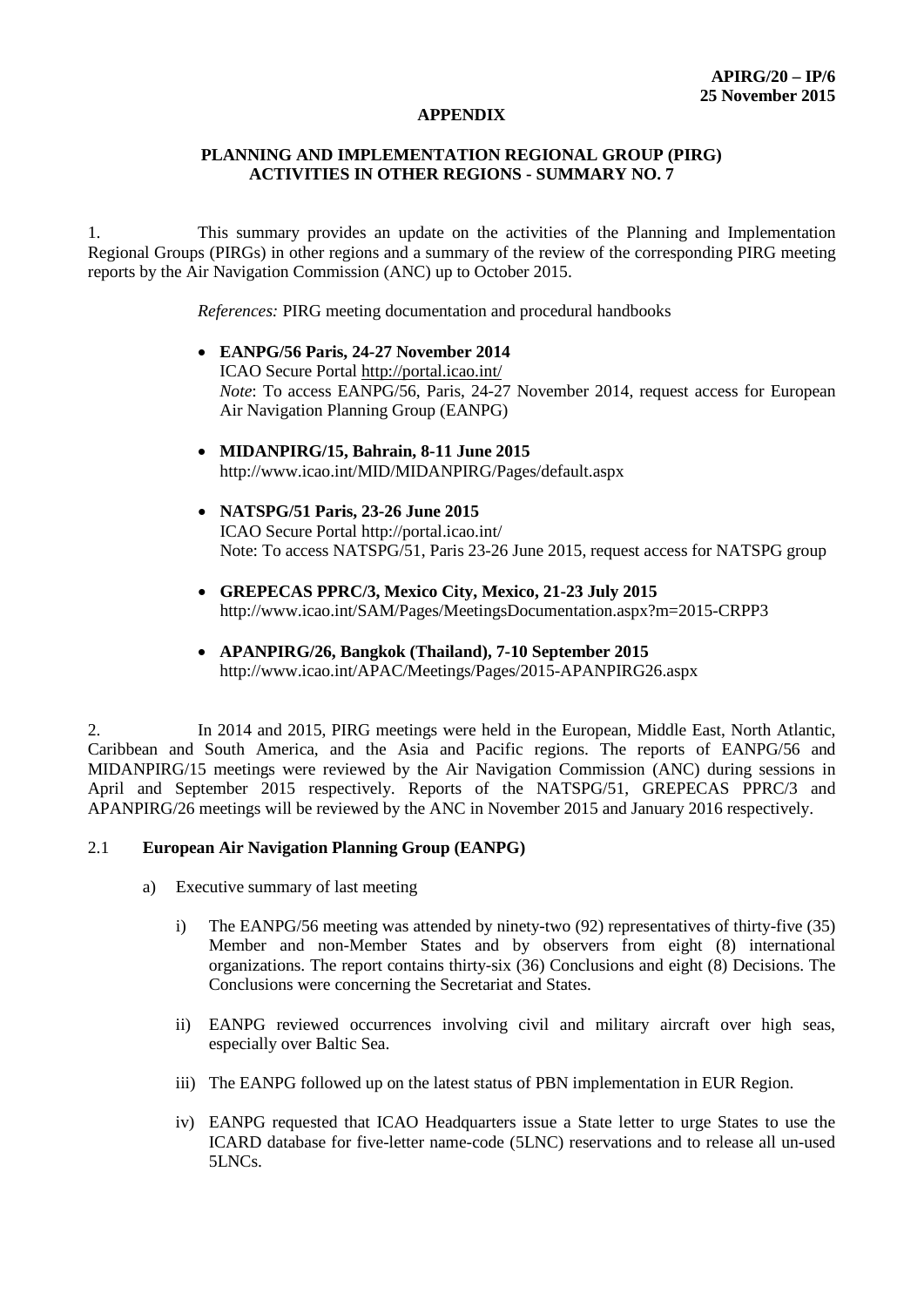- v) A revised Volcanic Ash Contingency Plan EUR Region was prepared by EANPG and a task force was created to align EUR and NAT volcanic ash contingency plans.
- vi) EANPG noted that RVSM operations in the ICAO Region met all four safety objectives for the year 2013, according to EUR RMA and RMA EURASIA.
- vii) EANPG reviewed the list of air navigation deficiencies.
- viii) EANPG reviewed the search and rescue capabilities (SAR) in EUR Region in accordance with Annex 12 – *Search and Rescue* requirements and discussed ways and means to address this situation.
- b) Coordination between PIRGs and RASGs
	- i) The ANC noted the concern of the lack of resources for some parts of the RASG work programme (R-REP and IE-REST (EUR Regional expert safety team) activities).
	- ii) The EANPG invited its members to contribute to the activities of the RASG-EUR, in particular those of the R-REP and IE-RAST related to runway safety, and to the occurrence reporting and analysis.
- c) Actions by the ANC on the report of the EANPG/56
	- i) The ANC discussed the consequences of the use of aerodrome control tower (TWR) frequencies by ground vehicles involved in runway operations – reference in Conclusion 56/4. Some hazards related to ground vehicles using frequencies intended for communication between the tower and the aircraft were emphasized. General support for this Conclusion to assist in the reduction of runway incursions globally and further work was needed to enhance Doc 9870 – *Manual on the Prevention of Runway Incursions*. Some reservations regarding possible safety hazards are reflected in the note of this Conclusion.
	- ii) The ANC noted the States having a difficulty to access some ICAO documents and suggested to bring forward this issue to the Council in the discussion of digital rights management.

#### 2.2 **Middle East Air Navigation Planning and Implementation Regional Group (MIDANPIRG)**

- a) Executive summary of last meeting
	- i) The MIDANPIRG/15 meeting was attended by eighty (80) participants from thirteen (13) States and seven (7) international organizations/agencies. The report contains twenty-nine Conclusions and six Decisions.
	- ii) MIDANPIRG reviewed MID RVSM Safety Monitoring Report (SMR) for 2014, where it was indicated that the key safety objectives set out by MIDANPIRG Conclusion 12/16 were met.
	- iii) MIDANPIRG endorsed a revised MID Region Air Navigation Strategy as the framework identifying regional air navigation priorities, performance indicators and targets. States were requested to develop their National Air Navigation Performance Framework ensuring the alignment with and support to the MID Region Air Navigation Strategy.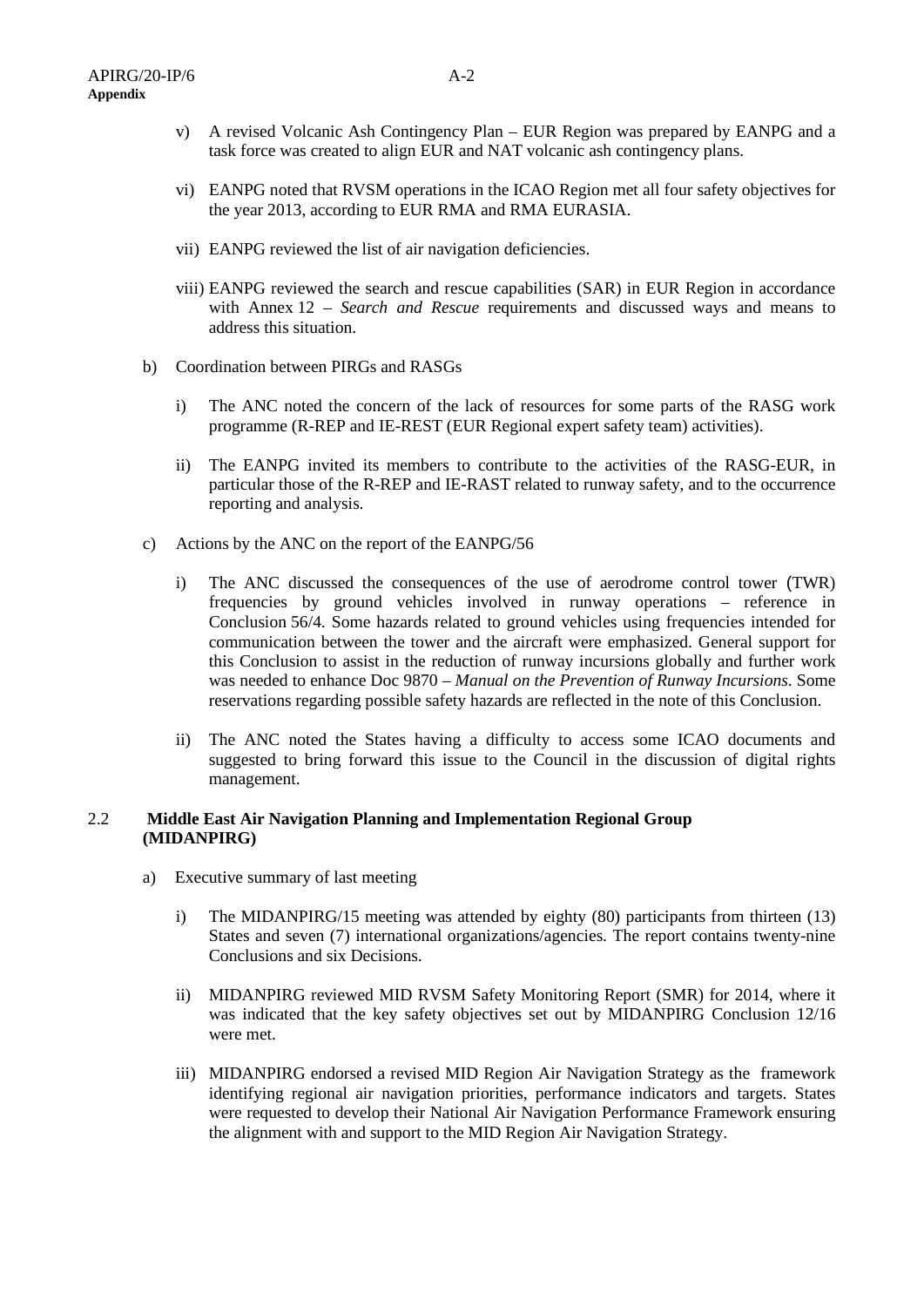- iv) The meeting reviewed and endorsed the MID eANP (Volumes I, II and III), consolidated by the Secretariat, based on the Council-approved template and inputs received from the different MIDANPIRG contributory bodies. It is expected that ICAO MID Regional Office will process the necessary proposal for amendment in accordance with the procedure for amendment approved by the Council for approval by the end of 2015.
- v) MIDANPIRG reviewed and updated the status of implementation of the different priority 1 ASBU Block 0 Modules.
- vi) PBN implementation in the MID Region was addressed by the meeting, noting its status of implementation. It identified the main challenges facing the implementation of PBN in MID Region and recommended measures that would overcome them. The meeting also emphasized that the establishment of the MID flight procedure programme (MID FPP) would foster the PBN implementation in the region.
- vii) MIDANPIRG urged States to take necessary measures to implement provisions of the Resolution A38-12, and MIDANPIRG/14 Conclusions 14/12 and 14/13 to foster the implementation of civil/military cooperation and to implement Flexible Use of Airspace (FUA) concepts. The meeting reviewed and endorsed the objective and working arrangements of MID civil/military support team to expedite the implementation of the FUA concept in the MID Region.
- viii) MIDANPIRG addressed subjects such as air traffic flow management (ATFM) and airport collaborative decision-making (A-CDM)
- ix) The meeting addressed the following subjects on Aeronautical information management (AIM), MID Region AIM Implementation Roadmap, and formal arrangements between AIS/AIM and the data originators.
- x) MET implementation in the MID Region, including subjects on implementation of the WAFS and SADIs in the region, international airways volcano watch, and SIGMET, were also reviewed by the meeting.
- xi) Specific Air Navigation issues such as the MID Region ATS route network, contingency planning, secondary surveillance radar code plan, search and rescue, ATM enhancement programme, AIM database, aeronautical frequency spectrum, aeronautical fixed services, use of flight plan "converters", integrated flight plan processing system, IP network, surveillance and ADS-B implementation, regional OPMET centre, and environmental protection were reviewed and dealt by the meeting with appropriate Conclusions.
- xii) Review of deficiencies in the air navigation fields was conducted by the meeting, urging States to submit specific corrective action plan (CAP) for each deficiency and providing the MID Regional Office with mitigation measures implemented.
- b) Coordination between PIRGs and RASGs
	- i) The meeting noted that RASG-MID and MIDANPIRG have been coordinating some safety-related issues such as mitigation measures for CFIT (unstabilized approaches), as well as call sign confusion and similarity.
	- ii) Other subjects of interest for both groups have been identified, in particular those related to ATM safety such as SMS implementation for ANS/ATM, language proficiency for air traffic controllers, RVSM monitoring, etc.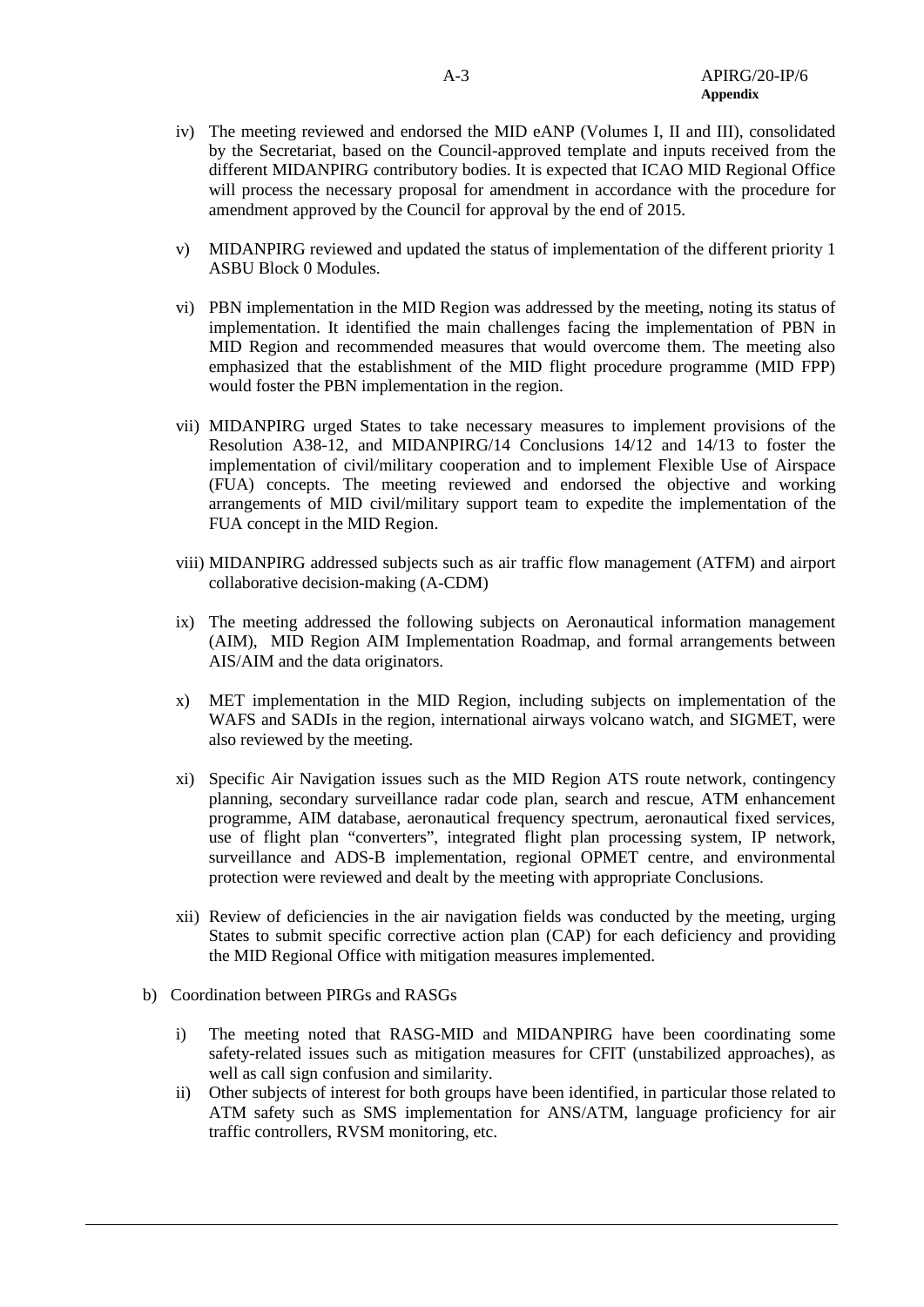- iii) The outcome of the Second PIRG-RAG Global Coordination meeting was appraised by the meeting to further improve the coordination mechanism between MIDANPIRG and RASG-MID.
- c) Actions by the ANC on the report of the MIDANPIRG/15
	- i) The ANC congratulated MIDANPIRG on producing a very thorough report that contained a lot of information on the region.
	- ii) In reference to call sign similarity and confusion, the ANC considered the need to develop global provisions and/or guidance material to reduce the risk associated, including possible amendment to the ICAO FPL format.

## 2.3 **North Atlantic System Planning Group (NATSPG)**

- a) Executive summary of last meeting
	- i) The NATSPG/51 meeting was attended by twenty five (25) participants from nine (9) States and three (3) international organizations. The report contains twenty-four Conclusions.
	- ii) NATSPG reviewed Cost effectiveness key performance indicators (KPIs) common to NAT IMG and NAT EFG, i.e. "Cost per 100 kms flown" and "Cost per oceanic flight hour".
	- iii) NATSPG also reviewed the latest progress on the 25 nautical miles reduced lateral separation minimum (RLatSM) in the ICAO NAT Region with trial implementation planned to commence its phase 1 on 12 November 2015.
	- iv) The meeting noted the information on business case analysis (BCA) from NAT EFG for RLatSM phases 1 and 2. The estimated combined net saving in fuel for RLatSM Phases 1 and 2 of amounted to CAD 9.6 million and 52 000 metric tonnes in avoided greenhouse gas emissions (GHG) emissions. IATA supported this methodology.
	- v) NATSPG was provided with information on the planned implementation of ATS surveillance enabled services using space-based ADS-B in the North Atlantic OCAs. Air navigation services providers (ANSPs) in the Gander and Shanwick oceanic control areas (OCAs) had been coordinating a common strategy for ATS surveillance based in space based ADS-B. The current focus of the collaboration effort was on the implementation of a longitudinal application of 15 nautical mile (NM) ATS surveillance separation on 1 February 2018.
	- vi) NATSPG endorsed the NAT 2014 annual safety report (ASR), safety priorities and target summary. Additional targets were added to the list of safety key performance indicators for the ICAO NAT.
	- vii) NATSPG was informed of the development of the draft Volumes I, II, III of NAT eANP. The group established a NAT eANP project team to finalize the work populating these volumes of NAT eANP for endorsement by NATSPG prior to the final processing of the proposals for amendments (PfAs).
	- viii) NATSPG also endorsed several PfAs to be presented for NAT SUPPs (Doc 7030): Flight planned routes north of 80o N, provisions of the ICAO aircraft address, lateral separation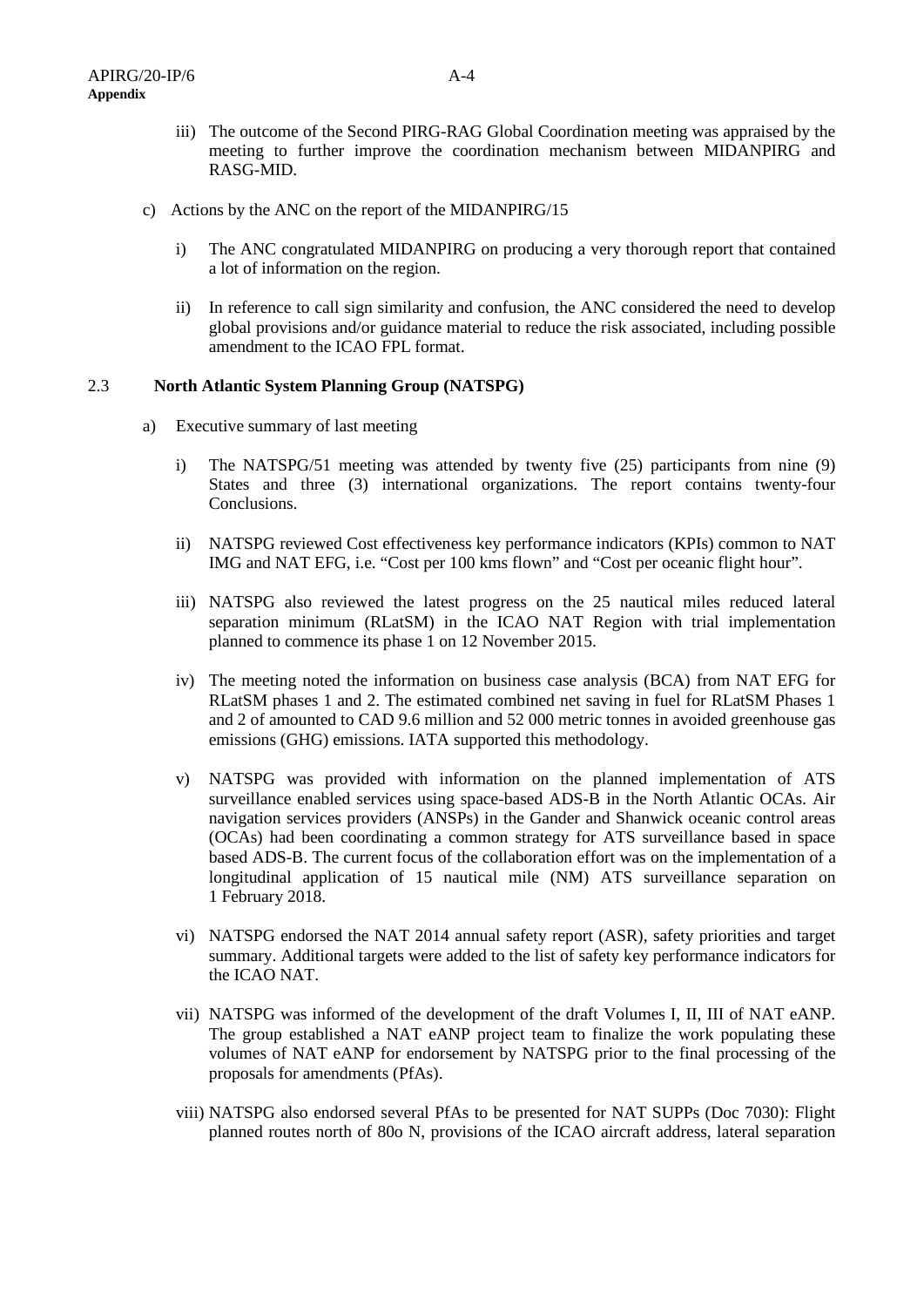minima in Santa Maria OCA, longitudinal separation minima in Santa Maria OCA, NAT Region policy for equipage and operation of ACAS II.

- ix) The meeting noted the status of the volcanic ash contingency plan (VACP)-North Atlantic Region which was still under development. This plan, when available, will be harmonized with EUR VACP. It is expected that the final plan EUR/NAT VACP would be approved by the end of 2015.
- x) Several amendments to documentation for NAT Operations and the Airspace Manual were approved by the meeting, including consistency with globally applicable provisions.
- xi) NAT SPG re-elected its Chairman, Mr. Asgeir Palsson (Iceland) for next four years.
- b) Coordination between PIRGs and RASGs
	- i) There is no RASG for North Atlantic region. In the NAT SPG structure, the NAT Safety Oversight Group, reporting to the NAT SPG has the designated safety related responsibilities, including monitoring the implementation of the ICAO Global Aviation Safety Plan (GASP) and the production of the NAT Region safety report.
- c) Actions by the ANC on the report of the NATSPG/51:
	- i) The ANC will review the NATSPG/51 report on November 2015.

## 2.4 **CAR/SAM Planning and Implementation Regional Group (GREPECAS)- Third programmes and projects review committee meeting (PPRC/3)**

#### a) **Executive summary of the meeting**

- i) The PPRC/3 was held at the ICAO NACC Regional Office, in Mexico City, Mexico, from 21 to 23 July 2015 and it was attended by 25 participants from six NAM/CAR States, five SAM States, and three international organizations (CANSO, COCESNA and IATA) as observers. The meeting adopted eight conclusions and two decisions.
- ii) The meeting participants were informed that the ICAO ANC had taken note of the revision request for the uniform methodology for identification, evaluation and notification of deficiencies in the ICAO navigation, and informed that it is in the 2015 Secretariat activity plan.
- iii) The meeting took note of the electronic Air Navigation Plan (e-ANP) implementation progress for the CAR/SAM Regions. As a follow-up of eANP preparation targets, the review of the e-ANP will be approved in two phases.
- iv) The meeting analyzed the inter-regional activities between CAR and SAM Regions in the CNS and ATM fields highlighting in the CNS area; the implementation of the interconnection of the VSAT Regional networks MEVA III and REDDIG II, the advancement and plans for the interregional ATN applications such as AMHS and AIDC and the radar data exchange. In the ATM area, the meeting noted the carry-out seminars, workshops for the performance-based navigation (PBN), air traffic flow management (ATFM) and search and rescue (SAR) areas.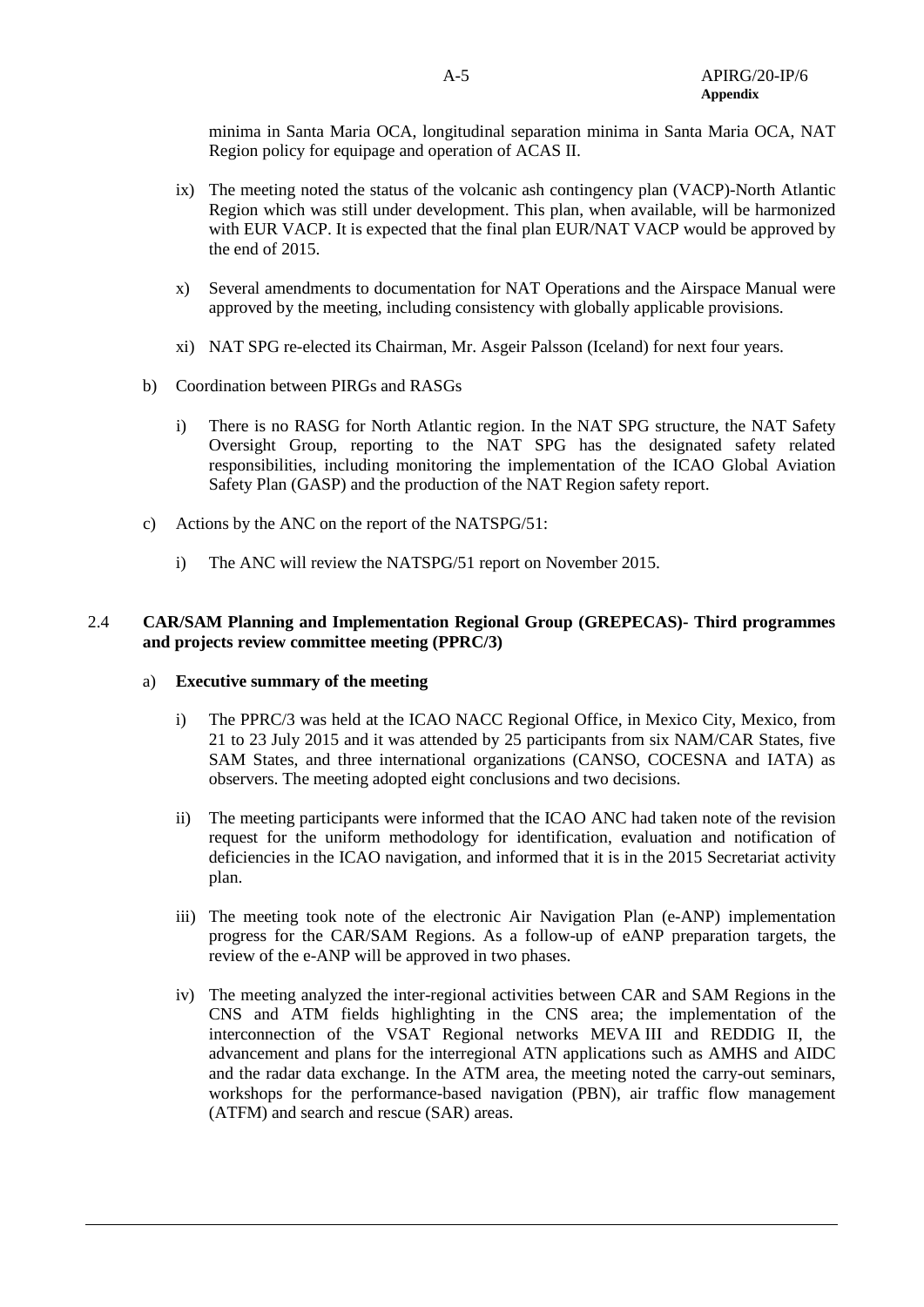- v) The meeting analyzed the CAR/SAM activities for a consolidated Interface Control Document (ICD) for AIDC implementation in the CAR/SAM Regions.
- vi) The meeting also took note of the progress made since GREPECAS/17 to the CAR and SAM Region projects in areas of PBN, ATFM, Automation and ATM Situational Awareness, Ground-ground and Air-ground Telecommunications Infrastructure Programme, AGA , AIM and MET programmes and the difficulties encountered in their implementation were also discussed.
- vii) To complete the ATFM implementation in the CAR and SAM Regions, the meeting considered that it is necessary for States to implement ATFM Letters of Agreement and/or update their operational Letters of Agreement between ACCs and adjacent FIR with ATFM procedures.
- viii) When analyzing the implementation of AMHS systems and its interconnection in the CAR and SAM Regions, the meeting observed that the AMHS application has not been exploited in its full potential, and that it presently operates in the same way as AFTN, only with alphanumeric characters instead of using the messages annex delivery which could contain various information such as tables and graphs.
- ix) The meeting convened that States should take advantage of the AMHS, as well as the establishment of greater capacity and speed communication networks, by sending messages with annexes attached, having previous coordination among units where messages are exchanged in order to increase the information required, and achieving a better situational awareness. In this sense, the meeting considered the need of creating a group to start a strategy of development and implementation to obtain an effective AMHS use.
- x) Several States from both regions agreed that e-TOD implementation for Area 2 for 12 November 2015 is difficult to comply considering technical difficulties, training and human resource quantity, as well as the high cost of impact for the implementation. In this regard, the meeting considered consultation through the GREPECAS express mechanism with all States from both regions on their compliance expectations to the Annex 15 indicated date.
- xi) The meeting requested that the Secretariat send a memo to the D/ANB in order to prioritize completion of Doc 9839 - *Manual on the Quality Management System for Aeronautical Information Services* and to have, as soon as practicable, a final version of the Doc 9881 - *Guidelines for Electronic Terrain, Obstacle and Aerodrome Mapping Information* on electronic terrain and obstacle data.
- xii) The meeting analyzed the activities developed by the CAR and SAM Regions in order to foster the measurement, monitoring and reporting of the goals established in the regional plans as well as in the Bogota and Port-of-Spain declarations. Also addressed was the development of national plans aligned with the Global Air Navigation Plan (GANP) (4th edition) and the corresponding Regional Air Navigation Performance-based Plans for both NAM/CAR (RPBANIP) and SAM (SAM PIB) Regions.
- xiii) The meeting urged CAR/SAM Region States, that have not yet done so, to amend and develop, as soon as possible, their national plans aligned with the GANP (4th edition),the RPBANIP and SAM PBIP, as a way of harmonizing the implementation, and to facilitate the inter and intra-regional navigation systems and services interoperability.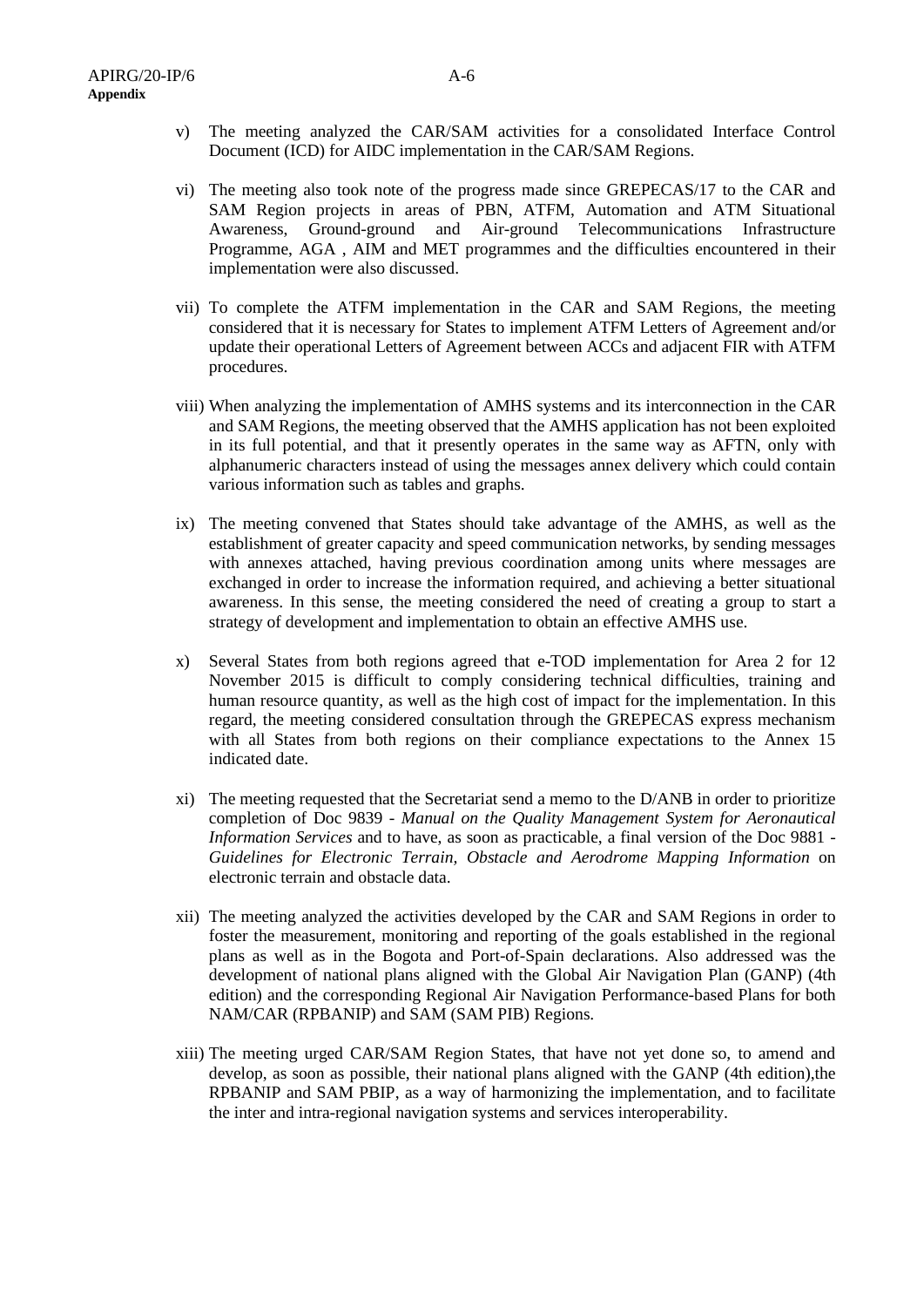## b) **Coordination between PIRGs and RASGs**

- i) The meeting proceeded to the revision of actions suggested by the Second Global Coordination Meeting (GCM) of Regional Planning and Implementation Groups (PIRGs) and Regional Aviation Safety Groups (RASGs). The suggested actions for implementation for the CAR/SAM Regions States, the GREPECAS and the follow-up on activities by ICAO were approved.
- ii) The meeting agreed that some RASG-PA safety risk mitigation actions could be part of the projects that are already being developed in GREPECAS scope. Therefore, RASG-PA needs to be informed to avoid any duplication of efforts and GREPECAS projects could be benefited with the safety intelligence information generated by RASG-PA. In so doing, implementation priorities of operational improvement can be established. States, territories and international organizations can be urged to actively participate in RASG-PA meetings.
- iii) In order to increase the necessary coordination between GREPECAS and RASG-PA, the meeting considered it important that the Chairmen and Vice-Chairmen of GREPECAS could be invited to participate in meetings of the RASG-PA and equally, the Chairmen and Vice-Chairmen of the RASG-PA could be invited to participate in GREPECAS and PPRC meetings.

#### c) **Actions by the ANC on the Third Meeting of the Programmes and Projects Review Committee (PPRC/3)**

i) The report of PPRC/3 will be reviewed by the ANC in November 2015.

## 2.5 **Asia/Pacific Air Navigation Planning and Implementation Regional Group (APANPIRG)**

- a) Executive summary of last meeting:
	- i) The Twenty-sixth Meeting of the Asia/Pacific Air Navigation Planning and Implementation Regional Group (APANPIRG/26) was held at the ICAO APAC Office, Bangkok, Thailand from 7 to 10 September 2015. The meeting was attended by 141 participants from 26 States, two special administrative regions in China and five international organizations (CANSO, IATA, IBAC, ICCAIA and IFALPA). APANPIRG/26 adopted sixty two (62) Conclusions and five (5) Decisions.
	- ii) Key technical and operational outcomes of APANPIRG/26:
		- endorsed Volume I and Volume II of the APAC e- Air Navigation Plan (eANP). Volume III was adopted and the Secretariat was invited to process the APAC ANP amendments;
		- developed sample regulations for water aerodromes that could be used by States/administrations as a reference document for developing States regulations;
		- recognized the importance of a long-term development of an airport to cater for growing traffic, urged States/administrations to encourage airport operators to develop a long-term airport master plan to assist in the timely phased airport expansions, thereby increasing capacity and enhancing the safety and regularity of aircraft operations;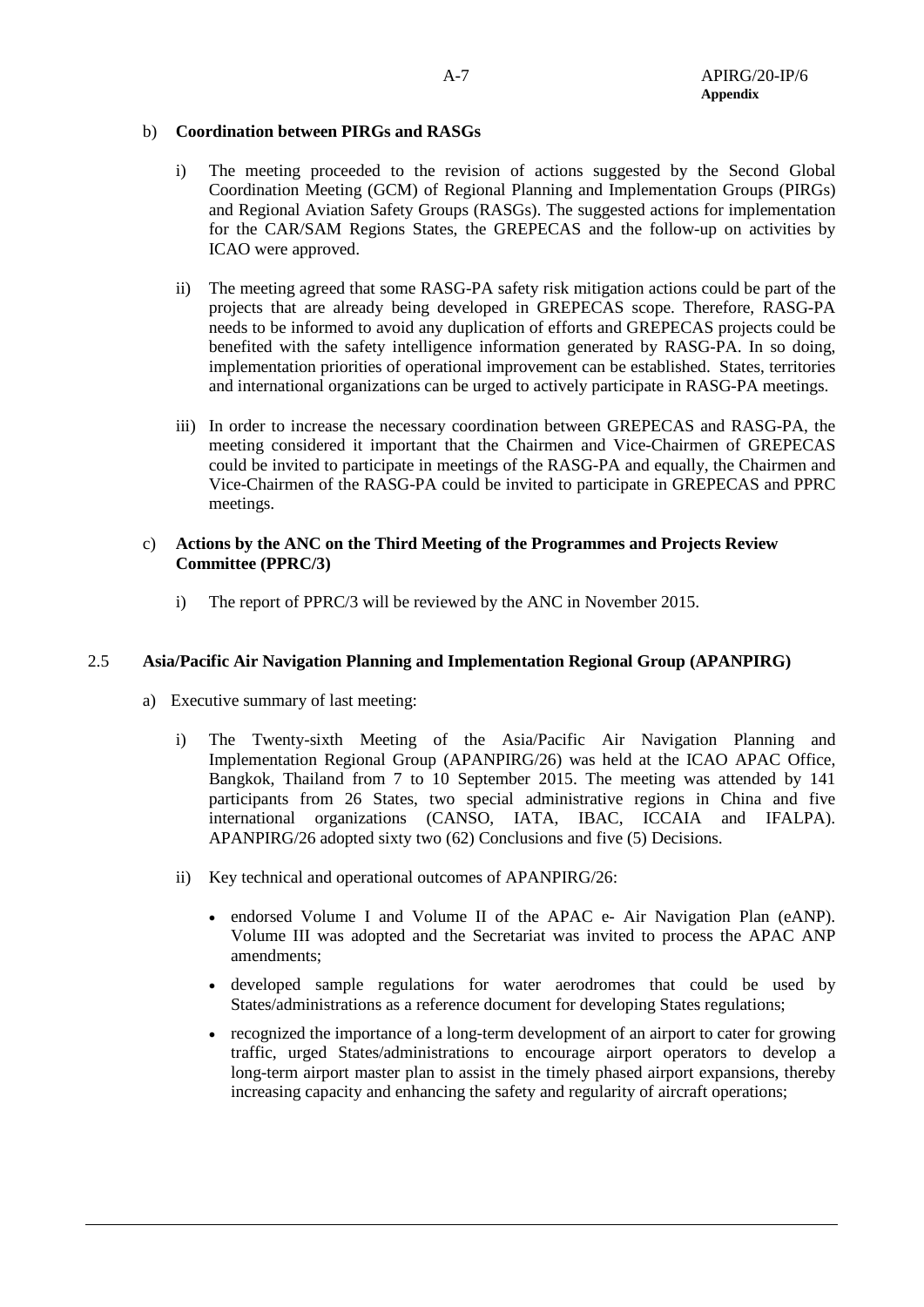- in order to support regional cross-border ATFM progress and implementation, urged States/administrations to support the multi-nodal ATFM operational trial programme and implement cross-border ATFM in accordance with the performance objectives of the Regional Framework for collaborative ATFM, and urged ICAO to facilitate an ATFM seminar/workshop for Asia/Pacific and trans-regional States to familiarize stakeholders with the Asia/Pacific Regional framework and to assist implementation of ATFM;
- urged ICAO to update the guidance manual for aeronautical information services (AIS) in the Asia/Pacific Region to include an interim AIM transition guidance. In order to familiarize stakeholders with the new and amended ICAO publications and assist States in developing AIM implementation plan, ICAO is urged to facilitate Asia/Pacific AIM transition seminars/workshops in 2016;
- urged States to establish a mechanism to provide regular and timely updates of information during a volcanic eruption and/or ash cloud event to ensure all stakeholders are up to date with current information, situation reports and contingency planning, and to participate in volcanic ash exercises;
- considering the implications for search and rescue standards from recent events, which required initiation of SAR actions , in coordination with the IMO through the ICAO/IMO Joint Working Group on Harmonisation of Aeronautical and Maritime SAR (JWG), ICAO should consider urgently updating global SAR documents from the lessons learnt and to conduct Asia/Pacific SAR planning and implementation seminars/workshops for Asia/Pacific States. As well an Asia/Pacific SAR working group should be established to promote enhancement, improvement of SAR facilities and services within the Asia/Pacific Region and adjacent regions;
- due to lack of implementation of the provisions of Annex 11 paragraph 2.27.5, it has been agreed to include an air navigation deficiency for: non-report of datalink problems to the Central Reporting Agency (CRA), non-report of datalink problem/performance analysis reports to recognized FANS Interoperability/Implementation Team (FIT). The revised Data Link Performance Reporting Template and Guidance was developed;
- adopted the second interaction of the cost-benefit analysis (CBA) for the Common Regional VPN (CRV) project, urged the CRV participating States/administrations to consider the CRV safety specified in the CRV preliminary safety analysis and advised States/administrations to make their own local cost-benefit analysis;
- developed the PBN in-a-page document to summarize relevant PBN-related information from various ICAO documents into one page which will be used as a quick reference material during PBN airspace route design sessions. The PBN procedure pre-implementation safety assessment checklist and record of hazard template to be used to record and analyze the hazards identified as well as the proposed mitigation measures as a supporting material for Sates in the implementation of PBN;
- adopted the revised navigation strategy for the Asia/Pacific Region to support PBN operation;
- endorsed amendments to the ADS-B Implementation and Operations Guidance Documents (AIGD) with a supporting document for States in the development of ADS-B implementation plan and the implementation in States;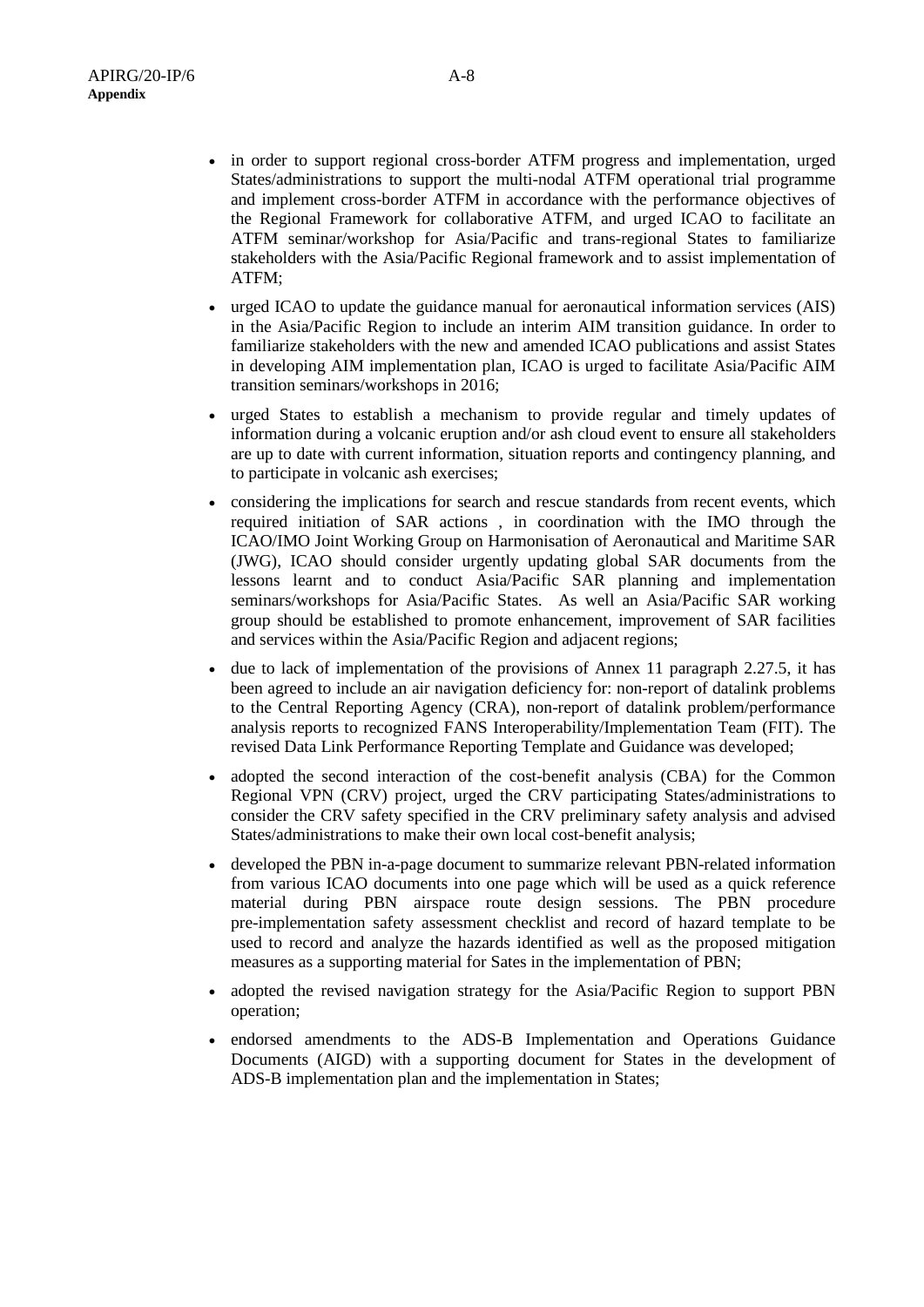- affirmed that States do not require operational approval for the operational use of ADS-B OUT by ATC and monitor ADS-B transmissions from aircraft and take action to ensure compliance with the MID/ASIA 5.5 Section of the *Regional Supplementary Procedures* (Doc. 7030), and advised States to use the guidelines on Airworthiness Approval for ADS-B OUT avionics equipage. APANPIRG/26 encouraged States to mandate that registered aircraft with a maximum certified take-off mass exceeding 5,700 kg or having a maximum cruising true airspeed capability greater than 250 knots, with a date of manufacture on or after 8 June 2018 (two years after the European forward fitment mandate is effective) be equipped with ADS-B avionics compliant with Version 2 ES (equivalent to RTCA DO260B) or later;
- recognizing the development of guidance materials for ADS-B planning and implementation and the need for addressing broader surveillance technologies including ADS-B, SSR Mode S and Multilateration applications, established Surveillance Implementation Coordination Group;
- encouraged States with experience of ADS-C implementation to participate in the inter-regional ADS-C reporting interval task force provided by the NAT Implementation Management Group. The aim is to contribute to the study on investigating existing FANS 1/A data link implementations to determine the technically feasible minimum ADS-C periodic reporting interval;
- endorsed the SIGMET pamphlets as regional guidance material to facilitate improved format of SIGMET information;
- invited ICAO to consider updating the Annex 3 provisions related to advisory and SIGMET information for tropical cyclones in order to facilitate clarity and consistency of the messages provided by States/administrations and to consider a new provision on the competency of aeronautical meteorological personnel for inclusion in Annex 3;
- promoted coordination between ICAO, WMO and relevant States/organizations to facilitate targeted training to improve the quality, reliability and availability of SIGMET information. Subsequently promoted cross-border harmonization of SIGMET information;
- endorsed updates to regional guidance material, used by States/administrations, for the issuance of OPMET information (i.e., ROBEX handbook, ICD and SIGMET guide);
- invited ICAO to urge States to continue improving the availability of OPMET data for aerodromes. SADIS user States and SADIS users were also urged to ensure that they are prepared for the cessation of SADIS 2G (in 2016);
- promoted greater MET-ATM collaboration at national and sub-regional levels, and invited ICAO to survey States on the types of meteorological information provided to support ATM/ATFM operations;
- invited ICAO to support implementation of digital exchange of aeronautical meteorological information by surveying States on the status of planning and implementation of IWXXM and AMHS, and organizing a capacity-building workshop for the digital exchange of aeronautical meteorological information;
- adopted the revised APANPIRG structure, terms of reference of sub-groups and agreed to empower the APANPIRG sub-groups to adopt technical Conclusions/Decisions.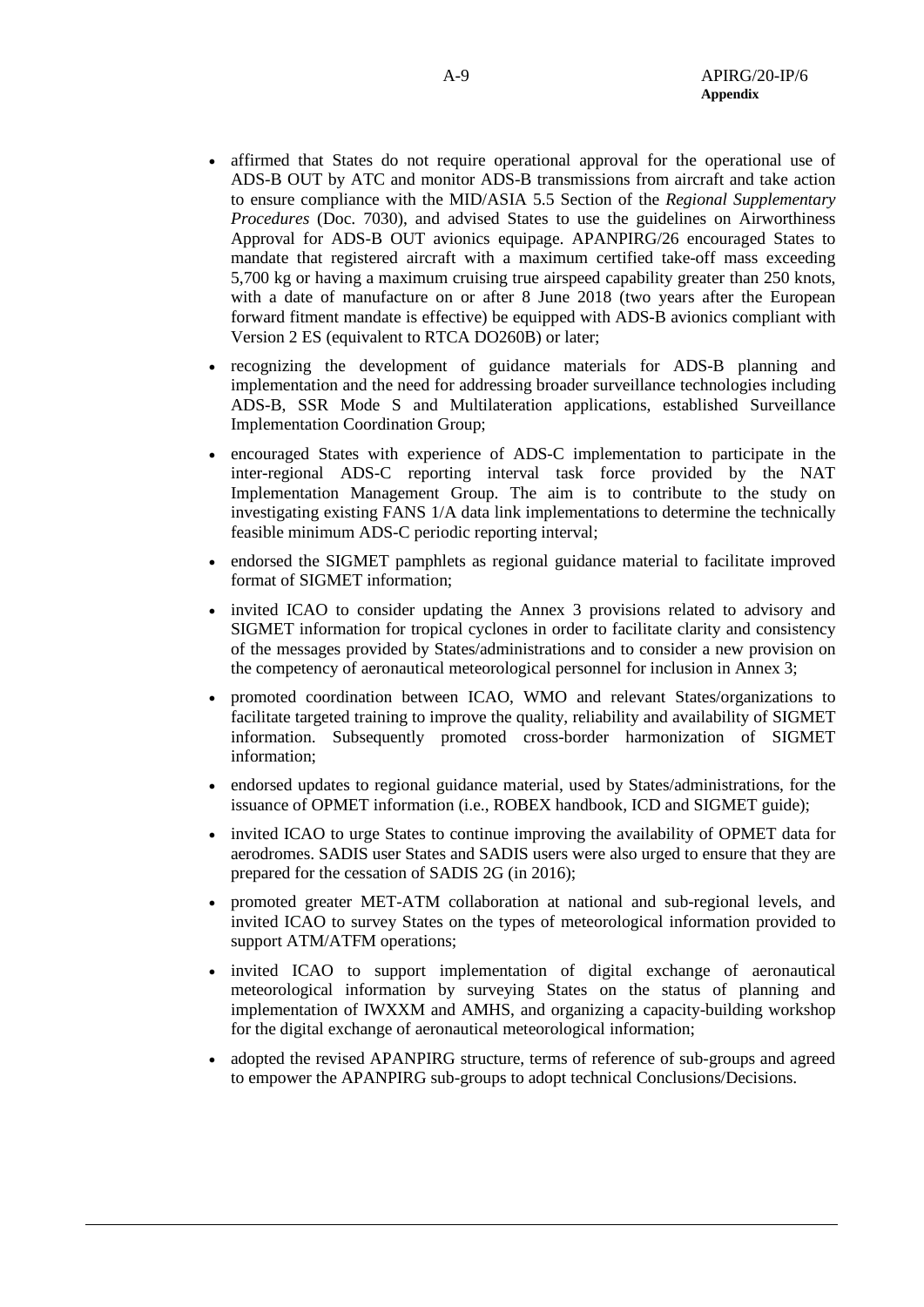- b) Coordination between PIRGs and RASGs
	- i) The Second APANPIRG/RASG-APAC Coordination Meeting was held at the APAC Regional Office, Bangkok on 21 May 2015. The meeting was attended by APANPIRG Chair, RASG-APAC Chair, RASG-APAC Vice-Chair, APRAST Co-Chairs and the Secretariat.
	- ii) The coordination meeting agreed on the lead regional group for the following activities:
		- Regulatory oversight for the effective implementation of performance-based navigation (PBN) - Recommendation 1/1 of HLSC 2015:
			- − RASG-APAC to coordinate and provide more guidance materials to States/administrations regarding any PBN requiring operational approvals and the associated regulatory oversight; and
			- − APANPIRG to discuss assistance provided to States/administrations in designing and publishing PBN procedures.
		- Recommendation  $1/2$  Global flight tracking:
			- − APANPIRG SAR training exercise;
			- − Interaction between Annex 12 *Search and Rescue* and Annex 13 *Aircraft Accident and Incident Investigation*: The Accident Investigation Group (AIG) of RASG-APAC to coordinate with the Asia/Pacific SAR Task Force of APANPIRG for the necessary works;
			- − APANPIRG civil/military cooperation;
		- RASG regional priorities and targets jointly develop the proper structures to sustain the collection and sharing of ATM data;
			- − The Asia Pacific Safety Reporting and Programme Working Group (SRPWG) of RASG-APAC to coordinate with the ATM sub-group of APANPIRG to explore the best mechanism/structure to facilitate the collection and sharing of ATM data so that the data could be gainfully used for safety enhancement in the Asia/Pacific Region, for example, safety data on stabilized approaches (deviation from safety profiles). Such data could also be used for the evaluation on the benefit of APV approaches in improving safety.
		- Outcomes of RASG-APAC Meetings Conclusion 4/4 and 4/23:
			- − RASG-APAC to establish the areas of coordination, composition of experts and coordination mechanism for attendance at relevant APANPIRG coordination body meetings. This will include endorsement of the APAC seamless ATM plan by RASG-APAC.
			- − RASG-APAC to continue with the lead responsibility for the implementation of TCAS II. APANPIRG to provide results of monitoring collected through the Seamless ATM Online Reporting process to RASG-APAC.
			- − RASG-APAC/APRAST to circulate the draft Advisory Circulars developed to improve safety to the relevant APANPIRG sub-groups for review and comments.